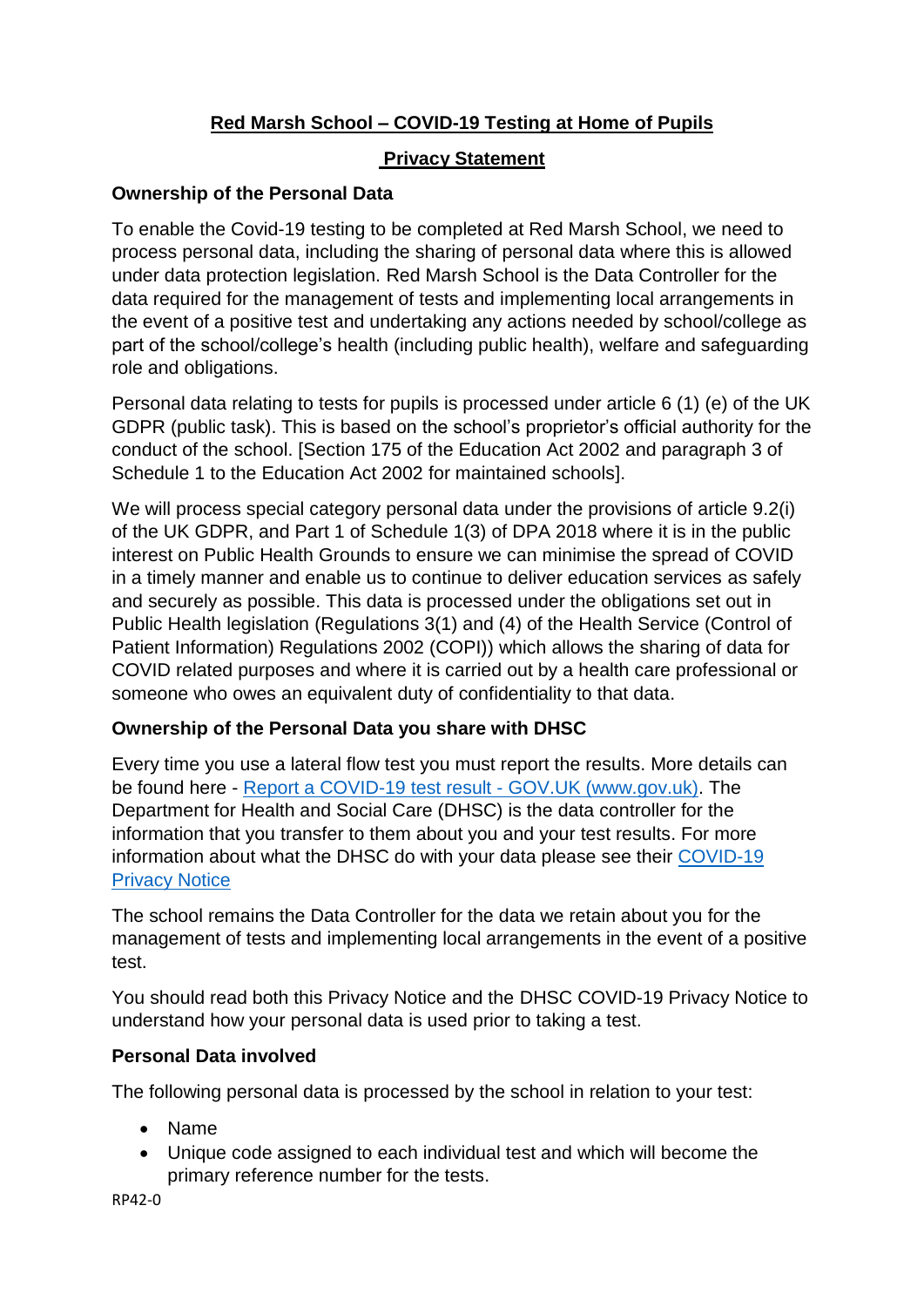**•** Test result

For more information about what the DHSC do with your data please see their [COVID-19 Privacy Notice](https://www.gov.uk/government/publications/coronavirus-covid-19-testing-privacy-information)

#### **How we store your personal information**

The school will maintain a test kit log which will record against your name details of the testing kit which has been provided to you. The school may also record Personal Data about you in its internal COVID-19 test register (the school/ college's COVID-19 test register will not be shared with DHSC). This information will only be stored securely on locally managed systems with appropriate access controls in schools and will only be accessible to personnel involved in the management of tests and implementing local arrangements in the event of a positive test.

The school will retain its test kit log and COVID-19 test register for a period of twelve (12) months from the date of the last entries made by the school into them.

For more information about what the DHSC do with your data please see their [COVID-19 Privacy Notice](https://www.gov.uk/government/publications/coronavirus-covid-19-testing-privacy-information)

#### **Processing of Personal Data Relating to Positive test results**

We will use this information to enact our own COVID isolation and control processes without telling anyone who it is that has received the positive test.

For more information about what the DHSC do with your data please see their [COVID-19 Privacy Notice](https://www.gov.uk/government/publications/coronavirus-covid-19-testing-privacy-information)

This information will be kept by the school for a period of twelve (12) months and by the NHS for eight (8) years.

#### **Processing of Personal Data Relating to Negative and Void test results**

We will record a negative and void result for the purpose of stock controls of tests and general performance of the testing process.

#### **Data Sharing Partners**

The personal data associated with test results will be shared with

- DHSC, NHS, PHE to ensure that they can undertake the necessary Test and Trace activities and to conduct research and compile statistical information about Coronavirus.
- Your GP the NHS may share the information you provide with your GP to maintain your medical records and to offer support and guidance as necessary. Any data you provide to the school will not be shared with your GP.
- Local Government to undertake local public health duties and to record and analyse local spreads.